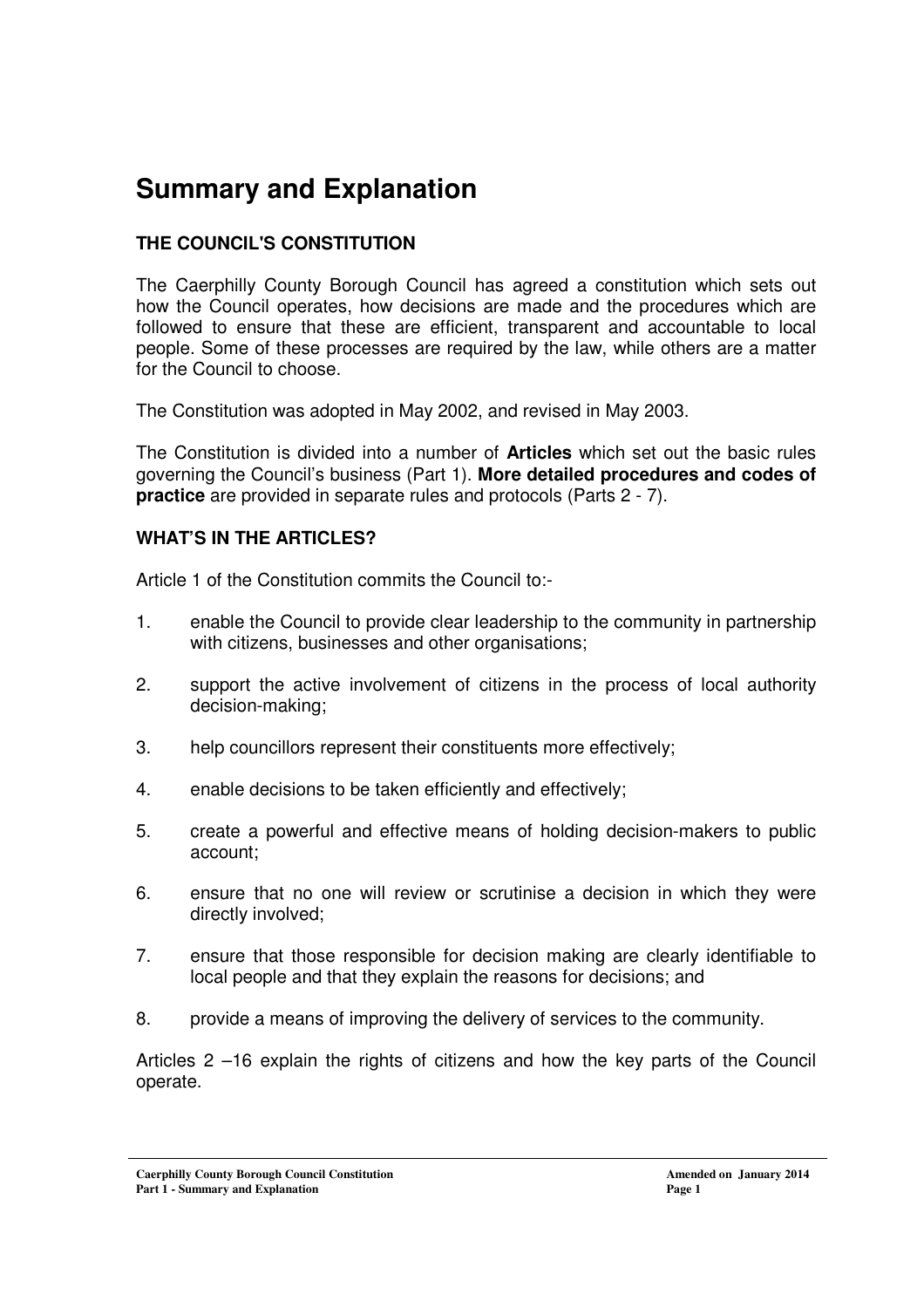These are:

- Members of the Council (Article 2).
- Citizens and the Council (Article 3).
- The full Council (Article 4).
- Chairing the Council (Article 5).
- Overview and scrutiny of decisions (Article 6).
- The Executive (Article 7).
- Regulatory committees (Article 8).
- The Standards Committee (Article 9).
- Area Committees and Forums (Article 10)
- Joint arrangements (Article 11).
- Officers (Article 12).
- Decision making (Article 13).
- Finance, contracts and legal matters (Article 14).
- Review and revision of the Constitution (Article 15).
- Suspension, interpretation and publication of the Constitution (Article 16).

## **HOW THE COUNCIL OPERATES**

The Council is composed of 73 councillors elected every four years. The National Assembly has extended the first period of office by one year (to May 2004), but after that it will revert to every four years. Councillors are democratically accountable to residents of their electoral division. The overriding duty of councillors is to the whole community, but they have a special duty to their constituents, including those who did not vote for them.

Councillors and co-opted members who have voting rights have to agree to follow a code of conduct to ensure high standards in the way they undertake their duties. The Standards Committee trains and advises them on the code of conduct.

All councillors meet together as the Council. Meetings of the Council are normally open to the public. Here councillors decide the Council's overall policies and set the budget each year. The Council appoints a Leader who in turn appoints Cabinet members, each in the specific area of responsibility. The Leader and Cabinet members who are known as "the Executive" take most of the major decisions. The Executive is overseen by a number of scrutiny committees whose main role is the holding to account of the Executive. The scrutiny committees also have other roles, which are described in more detail in Article 6 of this Constitution.

#### **HOW DECISIONS ARE MADE**

The executive is the part of the Council which is responsible for taking most of the major decisions. The executive is made up of the Leader (appointed by the Council) and nine Cabinet members (appointed by the Leader). The business to be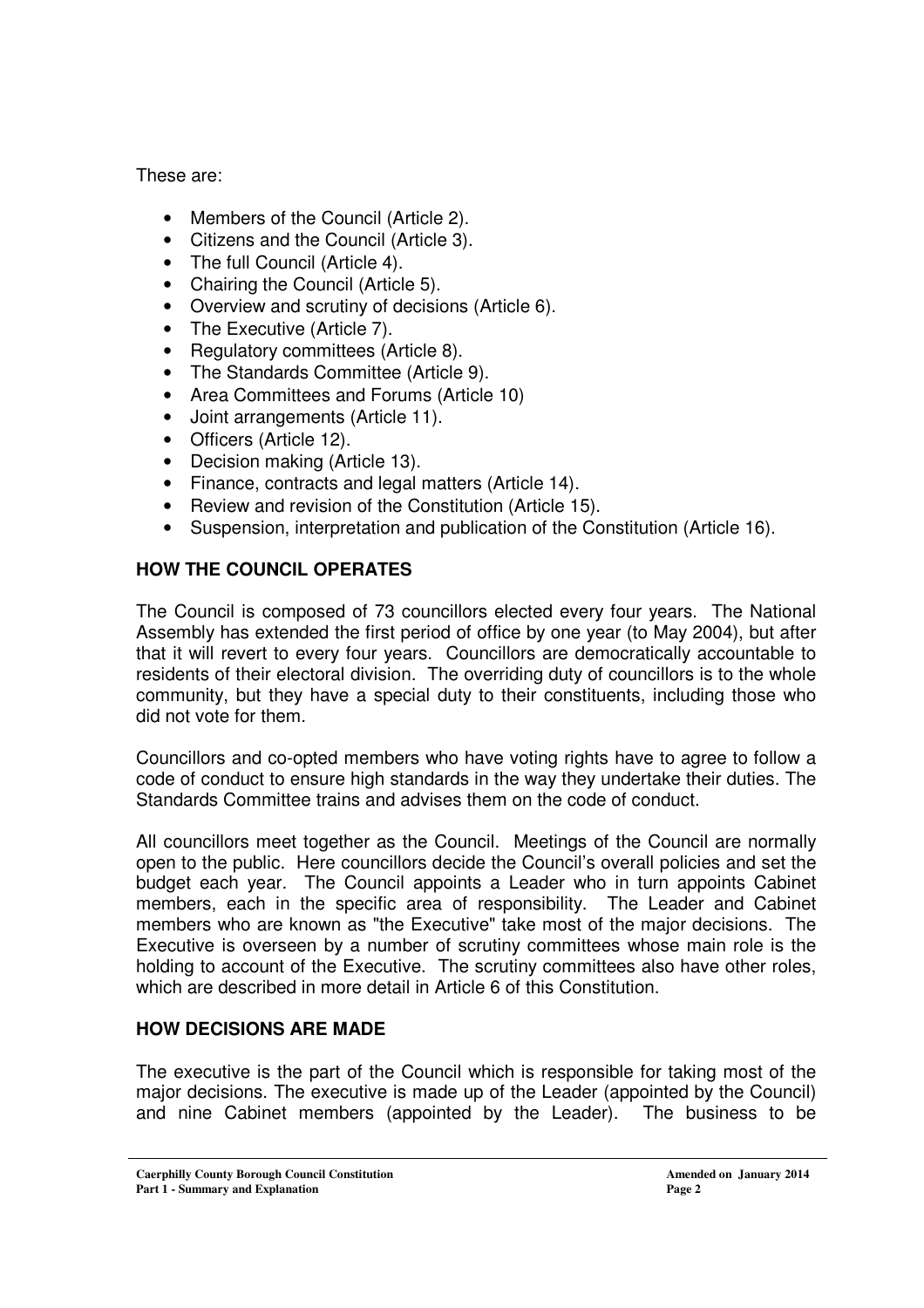considered by the executive, overview and scrutiny committees and the council as a whole is published in the forward work programme. Meetings of the executive, overview and scrutiny committees, the council and other committees are open for the public to attend except where personal or confidential matters are being discussed, as defined by the law. The executive has to make decisions which are in line with the Council's overall policies and budget. If it wishes to make a decision which is outside the budget or policy framework, this must be referred to the Council as a whole.

## **OVERVIEW AND SCRUTINY**

There are four overview and scrutiny committees who support the work of the executive and the Council as a whole. They allow citizens to have a greater say in Council matters by holding public inquiries into matters of local concern. These lead to reports and recommendations which advise the executive and the Council as a whole on its policies, budget and service delivery. Overview and scrutiny committees also monitor the decisions of the executive. They can 'call-in' a decision which has been made by the executive but not yet implemented. Unless the matter is marked as "urgent", the decision is not implemented until it has been reviewed by the Scrutiny Committee. This enables them to consider whether the decision is appropriate. They may recommend that the executive reconsider the decision. They may also be consulted by the executive or the Council on forthcoming decisions and the development of policy.

## **THE COUNCIL'S STAFF**

The Council has people working for it (called 'officers') to give advice, take and implement decisions and manage the day-to-day delivery of its services. Some officers have a specific duty to ensure that the Council acts within the law and uses its resources wisely. A code of practice governs the relationships between officers and members of the council.

#### **CITIZENS' RIGHTS**

Citizens have a number of rights in their dealings with the Council. These are set out in more detail in Article 3. Some of these are legal rights, whilst others depend on the Council's own processes. The local Citizens' Advice Bureau can advise on individuals' legal rights.

Where members of the public use specific council services, for example as a parent of a school pupil or as a council tenant, they have additional rights. These are not covered in this Constitution.

Citizens have the right to:

• vote at local elections if they are registered;